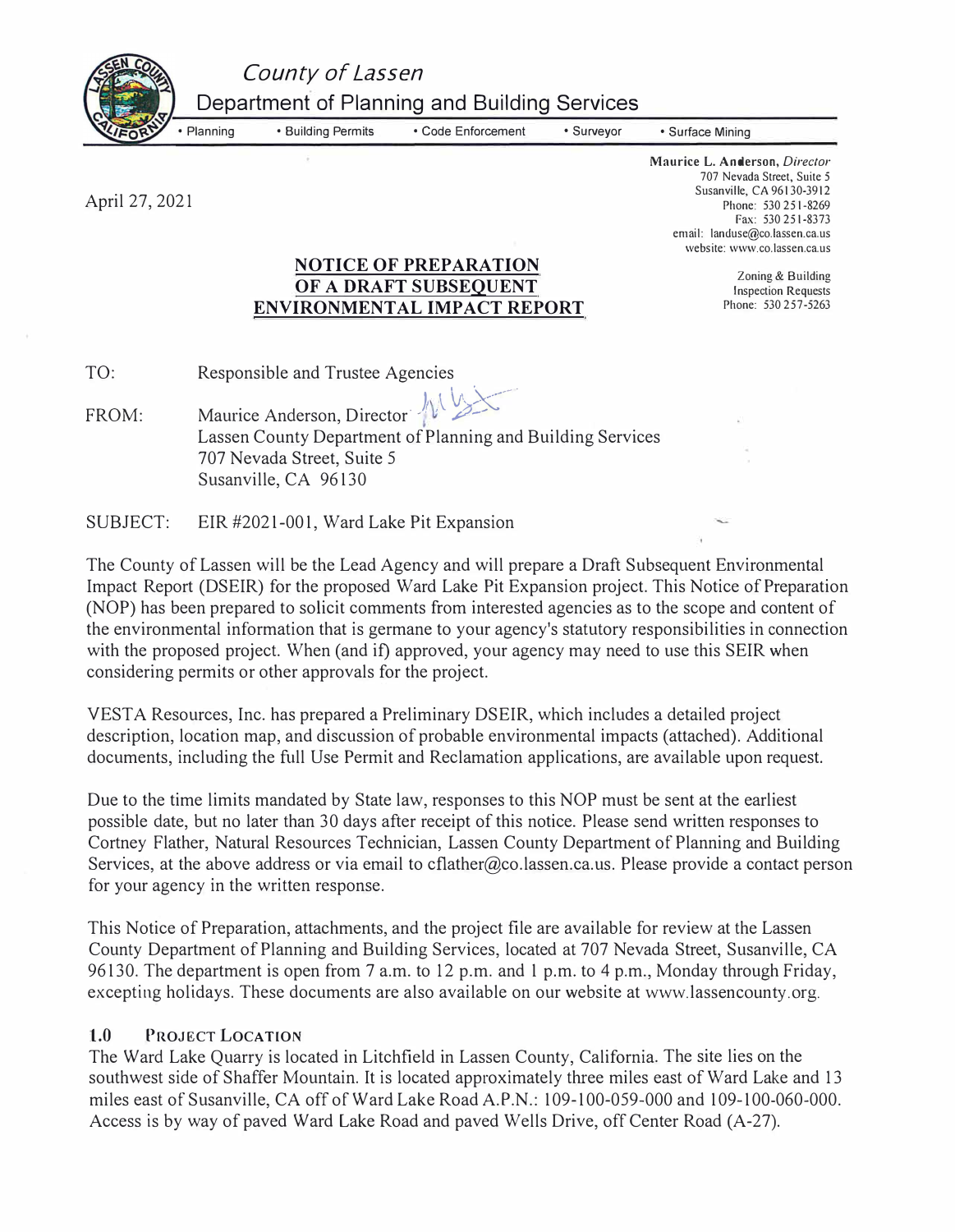Notice of Preparation EIR#2021-001 April 26, 2021 Page 2 of 3

#### $2.0$ **PROJECT DESCRIPTION**

The project is a proposal to expand mining operations at the Ward Lake Pit (CA mine ID #91-18-0008). If approved, the Use Permit would allow for an expansion of approximately 51 acres, an associated additional volume of 5,000,000 tons of material, an extension of the life of the mine from 2030 to 2050, and increase of maximum volume per year from 100,000 to 200,000 tons per year.

The Ward Lake Pit currently occupies 160 acres on a 442-acre parcel, owned by TLT Enterprises LLC. The surface mining operation is presently permitted for the mining of rock, crushing, screening, washing, material stockpiling, fuel storage; operation of a cement plant (12,000 cubic-yard annual limit) and asphalt plant; and the use of settling ponds, scales, an office, and a truck shop. The mine operates on a 24-hour schedule Monday through Saturday except from January 31 to March 31 every year (7:00 p.m. to 6:00 a.m.).

Grading, excavating, and blasting are prohibited onsite between January 1 and March 31 annually, except in a state of emergency, as declared by the local Emergency Services Director and/or the Board of Supervisors and/or the City of Susanville. Annual site production in excess of the permitted 100,000 tons is allowable during declared emergencies. The current life of the mine is until 2030.

The detonation of explosives is prohibited between the hours of  $6:00$  p.m. and  $7:00$  a.m. year-round. Current noise standards for the operation, as measured at the nearest affected residentially designated lands, require that daytime noise levels stay below 70 dBA and nighttime noise levels stay below 65 dBA (noise level standard varies with the cumulative number of minutes the noise lasts in any onehour time period, see Lassen County Noise Element, Table III). The currently permitted activities and all associated conditions and restrictions serve as the baseline for review, as described in the Preliminary DSEIR. All existing ground disturbance associated with the mining operation was previously considered in an Environmental Document during the mines permitting process.

#### $3.0$ PROJECT SITE CHARACTERISTICS

The project area consists mainly of shrub communities, including sagebrush, bitterbrush, and rabbitbrush. Approximately 120 acres of the project site, out of 160 permitted acres, has been cleared of vegetation. The project area is considered important wintering range for mule deer (Odocoileus hemionus) and pronghorn (Antilocapra americana), and also serves resident chukar (Alectoris chukar). Special status wildlife species that are known to occur, or have the potential to occur, within the project area include the golden eagle (Aquila chrysaetos), northern harrier (Circus cyaneus), Swainson's hawk (Buteo swainsoni), greater sage-grouse (Centrocercus urophasianus), burrowing owl (Athene cunicularia), long-eared owl (Asio otus), short-eared owl (Asio flammeus), loggerhead shrike (Lanius ludovicianus), gray wolf (Canis lupus), American badger (Taxidea taxus), pallid bat (Antrozous pallidus), Townsend's big-eared bat (Corynorhinus townsendii), pygmy rabbit (Brachylagus idahoensis), and white-tailed jackrabbit (Lepus townsendii townsendii). Special status plant species that are known to occur, or have the potential to occur, within the project area include ornate dalea (Dalea ornata), spiny milkwort (Polygala subspinosa), and Susanville beardtongue (Penstemon sudans).